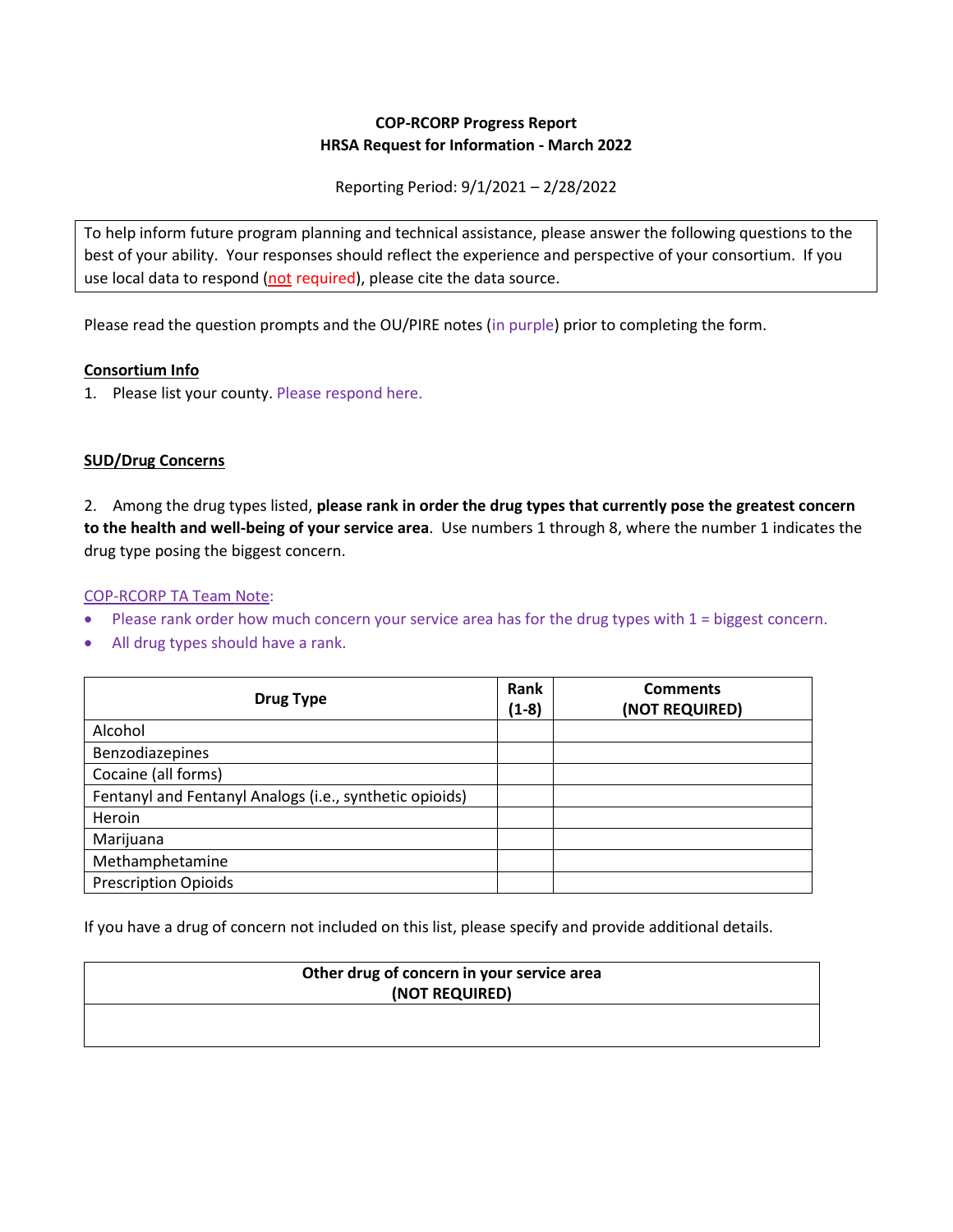3. Among the drug types listed, **please rank in order the drug types that your service area has the least capacity to treat**. Use numbers 1 through 8, where the number 1 indicates the drug type your service area has the least capacity to treat.

### COP-RCORP TA Team Note:

- Please rank order the capacity your service area has to treat the drug types with 1 = least capacity to treat.
- All drug types should have a rank.

| <b>Drug Type</b>                                        | Rank<br>$(1-8)$ | <b>Comments</b><br>(NOT REQUIRED) |
|---------------------------------------------------------|-----------------|-----------------------------------|
| Alcohol                                                 |                 |                                   |
| Benzodiazepines                                         |                 |                                   |
| Cocaine (all forms)                                     |                 |                                   |
| Fentanyl and Fentanyl Analogs (i.e., synthetic opioids) |                 |                                   |
| Heroin                                                  |                 |                                   |
| Marijuana                                               |                 |                                   |
| Methamphetamine                                         |                 |                                   |
| <b>Prescription Opioids</b>                             |                 |                                   |

If you have a capacity of concern not included on this list, please specify and provide additional details.



#### **SUD-Related Health Concerns**

4. Among the problem areas listed below, **please rank in order the problem areas that currently pose the greatest concern to the health and well-being of your service area**. Use numbers 1 through 6, where the number 1 identifies the problem area posing the biggest concern.

#### COP-RCORP TA Team Note:

- Please rank order how much concern your service area has for the problem areas with 1 = biggest concern.
- All problem areas should have a rank.

| <b>Problem Area</b>                                               | Rank    | <b>Comments</b> |
|-------------------------------------------------------------------|---------|-----------------|
|                                                                   | $(1-6)$ | (NOT REQUIRED)  |
| Drug-related Bacterial Infections (e.g., infectious endocarditis) |         |                 |
| Drug-related HIV Infection                                        |         |                 |
| Drug-related Viral Hepatitis (A, B, C)                            |         |                 |
| Fatal and Non-Fatal Overdoses (all drugs)                         |         |                 |
| Neonatal Abstinence Syndrome                                      |         |                 |
| Opioid Poisonings Among Children Aged 1-4 Years                   |         |                 |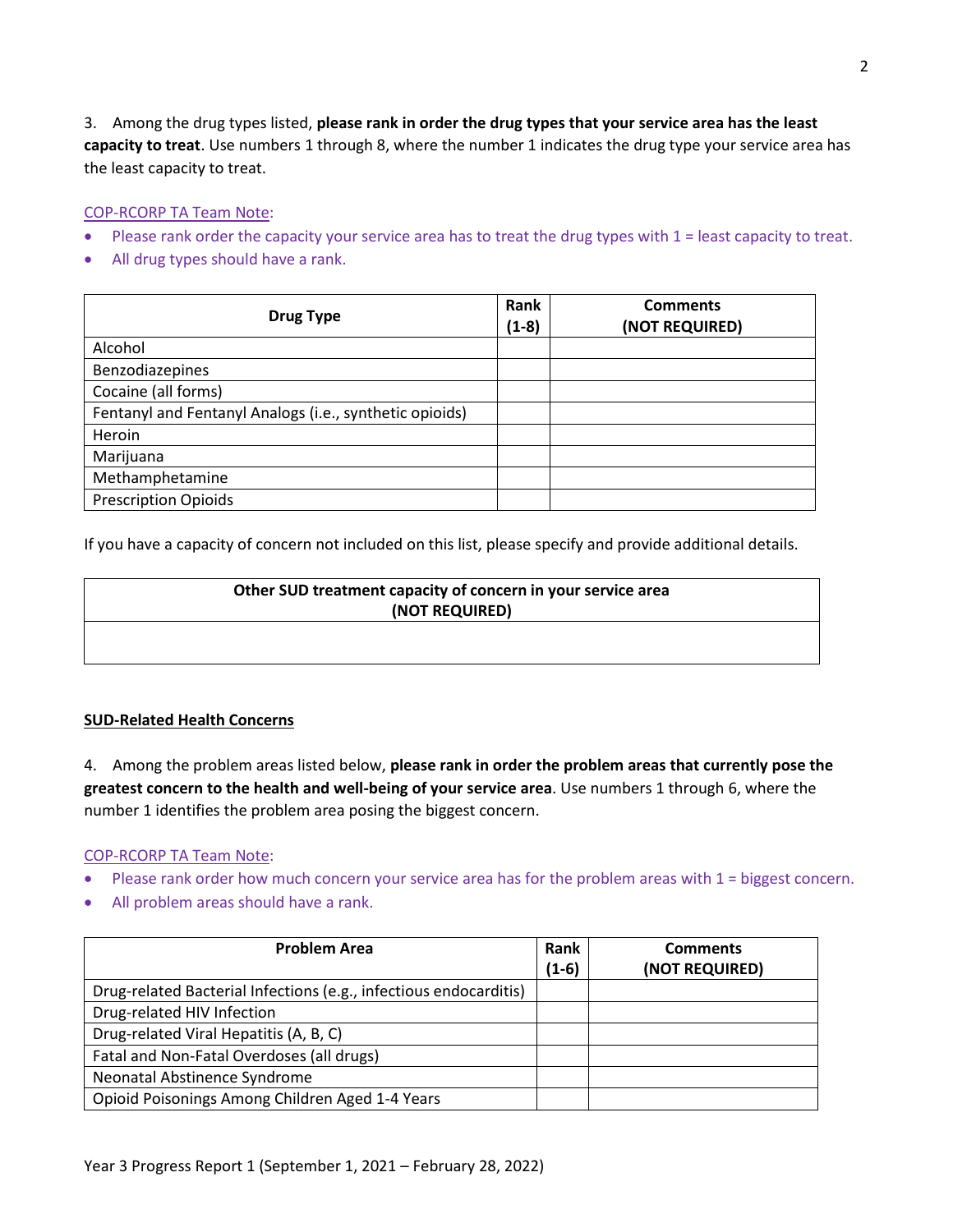5. Among the problem areas listed below, **please rank in order the problem areas that your service area has the least capacity to address**. Use numbers 1 through 6, where the number 1 indicates the problem area your service area has the least capacity to address.

#### COP-RCORP TA Team Note:

- Next, please rank order the capacity your service area has to treat the problem areas with 1 = least capacity to address.
- All problem areas should have a rank.

| <b>Problem Area</b>                                               | Rank<br>$(1-6)$ | <b>Comments</b><br>(NOT REQUIRED) |
|-------------------------------------------------------------------|-----------------|-----------------------------------|
| Drug-related Bacterial Infections (e.g., infectious endocarditis) |                 |                                   |
| Drug-related HIV Infection                                        |                 |                                   |
| Drug-related Viral Hepatitis (A, B, C)                            |                 |                                   |
| Fatal and Non-Fatal Overdoses (all drugs)                         |                 |                                   |
| Neonatal Abstinence Syndrome                                      |                 |                                   |
| Opioid Poisonings Among Children Aged 1-4 Years                   |                 |                                   |

If you have a SUD-related health concern not included on this list, please specify and provide additional details.

# **Other SUD-related health concern in your service area (NOT REQUIRED)**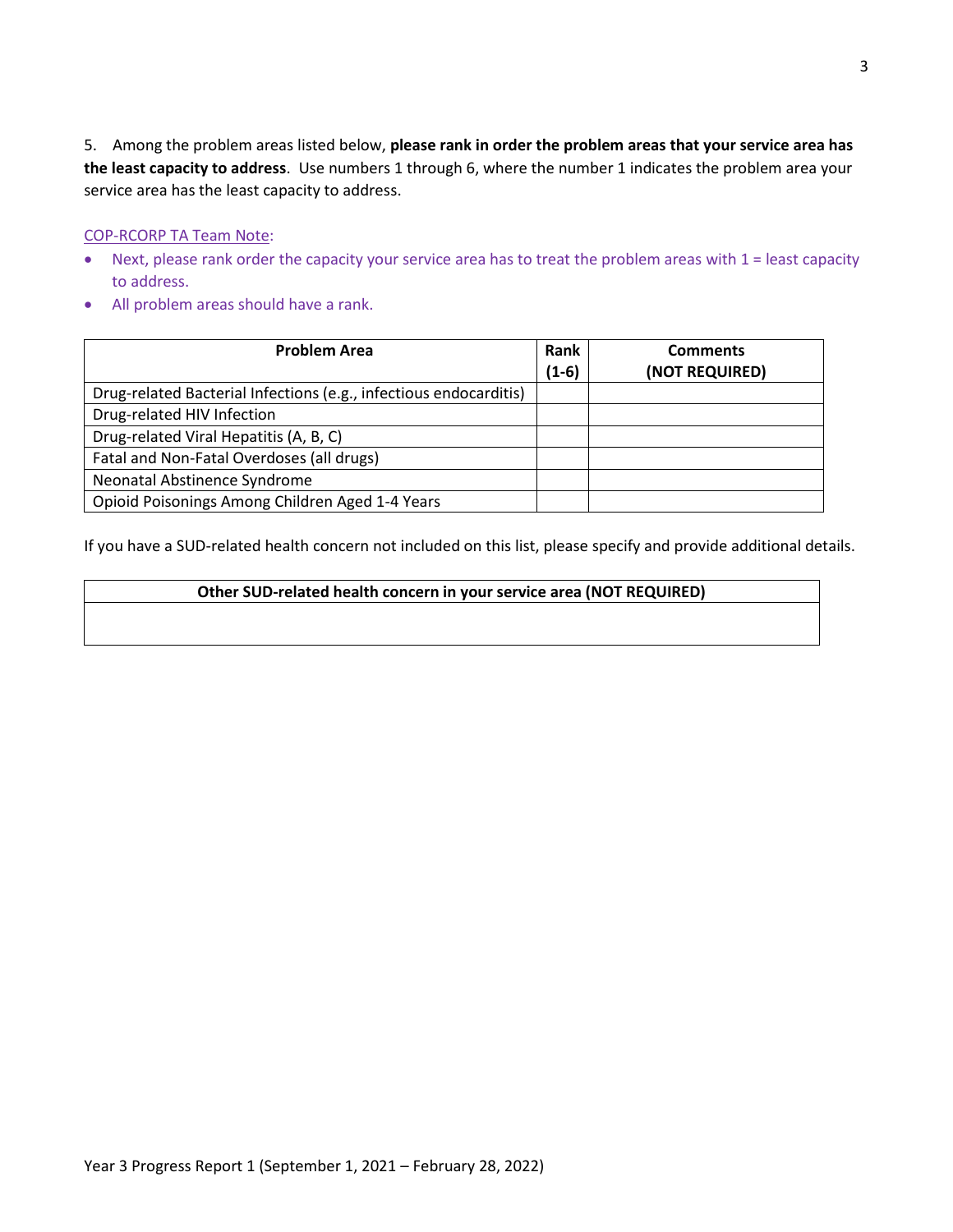#### **Successes**

6. Please select the top three areas where you feel you've had **successes during the current reporting period**. *Note: If you have multiple unique successes in a single area, then mark that area and describe each success separately in the relevant textbox below.*

COP-RCORP TA Team Note: Please select up to three areas where your consortium has experienced your biggest successes by placing an X in the row that corresponds to the area you'd like to indicate.

| Select up to 3 | Area                                                              |
|----------------|-------------------------------------------------------------------|
|                | Access to treatment services                                      |
|                | Billing/coding                                                    |
|                | Care coordination                                                 |
|                | Competing priorities (within community or consortium/partnership) |
|                | Consortium growth and/or engagement                               |
|                | COVID-19 pandemic                                                 |
|                | Data & reporting                                                  |
|                | Engaging populations directly impacted by SUD/OUD                 |
|                | Funding availability                                              |
|                | Harm reduction                                                    |
|                | Medication-assisted Treatment (MAT)                               |
|                | Overdose prevention and naloxone distribution                     |
|                | Prevention                                                        |
|                | Prison/jail populations                                           |
|                | Recovery                                                          |
|                | Service capacity                                                  |
|                | Stigma                                                            |
|                | Telehealth/telemedicine                                           |
|                | <b>Tribal populations</b>                                         |
|                | Workforce - hiring/recruitment                                    |
|                | Workforce - DATA waivers                                          |
|                | Workforce - retention                                             |
|                | Working with other service systems                                |
|                | Other (write-in):                                                 |

7. For each of the areas selected above, please **describe the success(es)** you had related to that area. For example, if you selected billing/coding, please describe the success(es) you had related to billing and coding.

COP-RCORP TA Team Note: Please enter the three areas selected above and describe the success(es) you had related to that area. *(Continued on next page.)*

| Area | <b>Successes Description</b> |  |
|------|------------------------------|--|
|      |                              |  |
|      |                              |  |
|      |                              |  |
|      |                              |  |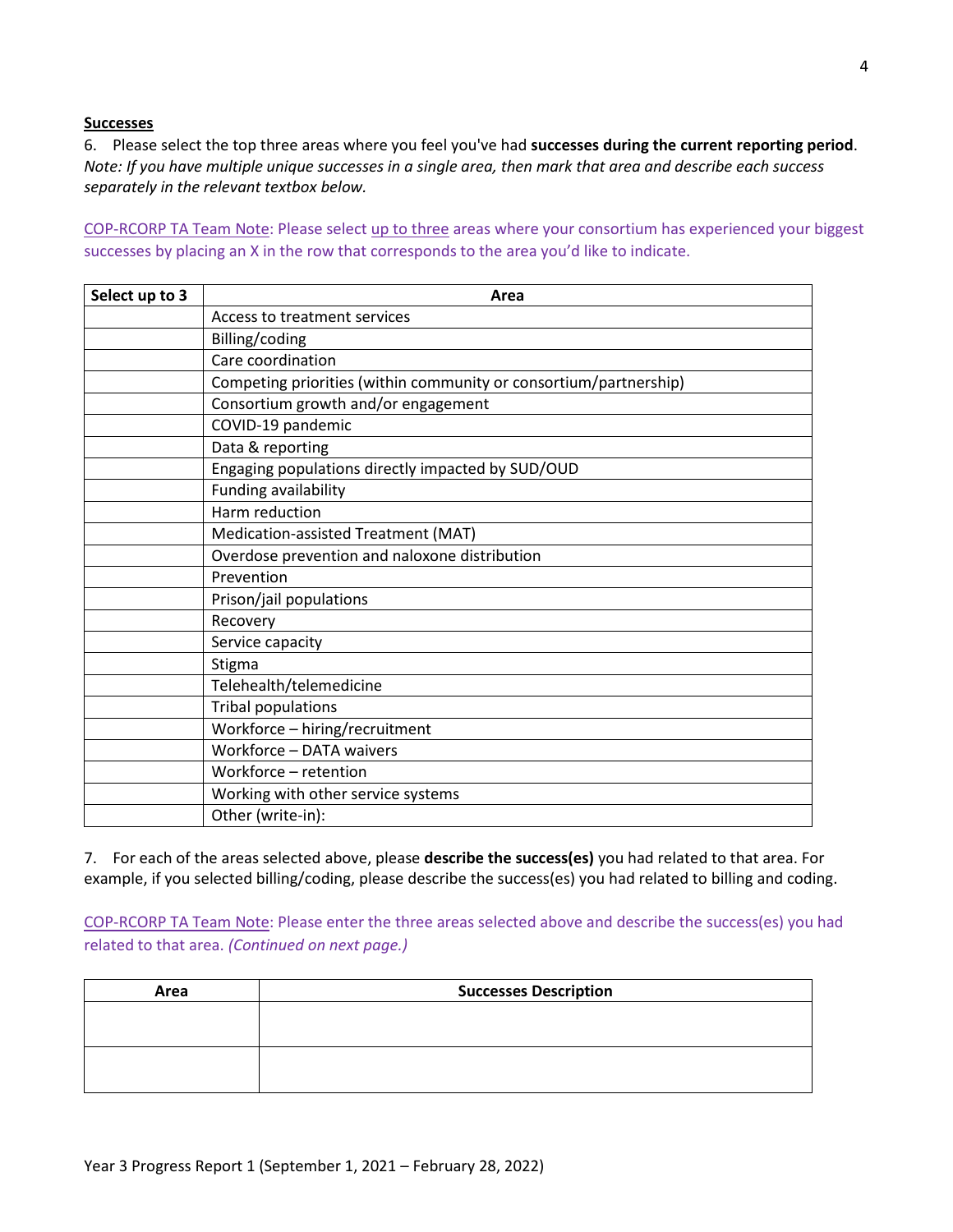| Area | <b>Successes Description</b> |
|------|------------------------------|
|      |                              |
|      |                              |

# **Challenges**

8. Please select the top three areas where you feel you've had **challenges during the current reporting period.** *Note: If you have multiple unique challenges in a single area, then check that box and describe each challenge separately in the relevant textbox below.*

COP-RCORP TA Team Note: Please select up to three areas where your consortium has experienced your greatest challenges by placing an X in the row that corresponds to the area you'd like to indicate.

| Select up to 3 | Area                                                              |
|----------------|-------------------------------------------------------------------|
|                | Access to treatment services                                      |
|                | Billing/coding                                                    |
|                | Care coordination                                                 |
|                | Competing priorities (within community or consortium/partnership) |
|                | Consortium growth and/or engagement                               |
|                | COVID-19 pandemic                                                 |
|                | Data & reporting                                                  |
|                | Engaging populations directly impacted by SUD/OUD                 |
|                | Funding availability                                              |
|                | Harm reduction                                                    |
|                | Medication-assisted Treatment (MAT)                               |
|                | Overdose prevention and naloxone distribution                     |
|                | Prevention                                                        |
|                | Prison/jail populations                                           |
|                | Recovery                                                          |
|                | Service capacity                                                  |
|                | Stigma                                                            |
|                | Telehealth/telemedicine                                           |
|                | <b>Tribal populations</b>                                         |
|                | Workforce - hiring/recruitment                                    |
|                | Workforce - DATA waivers                                          |
|                | Workforce - retention                                             |
|                | Working with other service systems                                |
|                | Other (write-in):                                                 |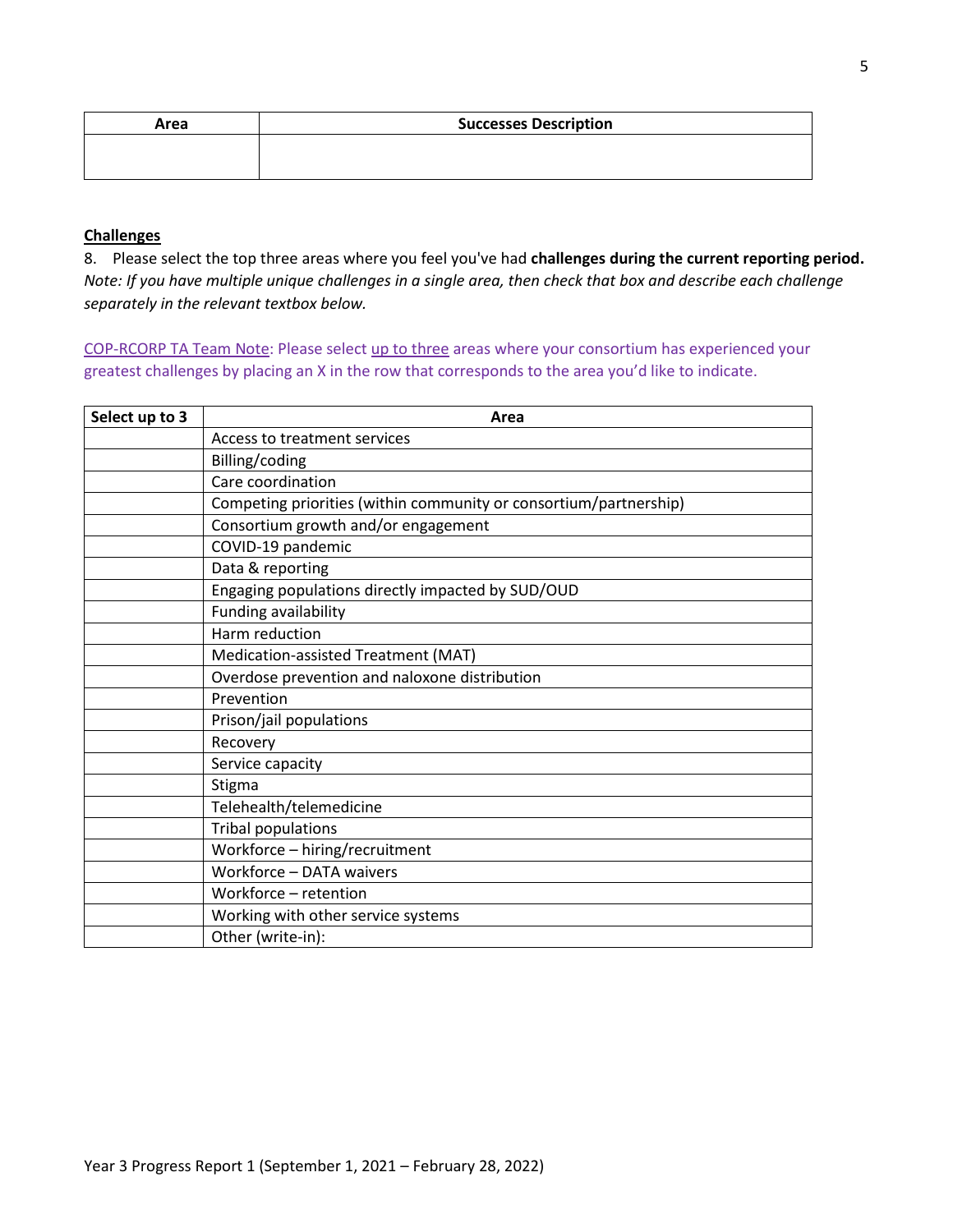9. For each of the areas selected above, please **describe the challenge(s)** you had related to that area. For example, if you selected billing/coding, please describe the challenge(s) you had related to billing and coding.

COP-RCORP TA Team Note: Please enter the three areas selected above and describe the challenge(s) you had related to that area.

| Area | <b>Challenges Description</b> |  |
|------|-------------------------------|--|
|      |                               |  |
|      |                               |  |
|      |                               |  |
|      |                               |  |
|      |                               |  |
|      |                               |  |

## **Anticipated Challenges / TA Needs**

10. Please select up to three areas where you are **anticipating having challenges and/or needing targeted technical assistance (TA) in the future**.

COP-RCORP TA Team Note: Please select up to three areas where you anticipate having challenges or technical assistance needs by placing an X in the row that corresponds to the area you'd like to indicate. *(Continued on next page.)*

| Select up to 3 | Area                                                              |
|----------------|-------------------------------------------------------------------|
|                | None at this time                                                 |
|                | Access to treatment services                                      |
|                | Billing/coding                                                    |
|                | Care coordination                                                 |
|                | Competing priorities (within community or consortium/partnership) |
|                | Consortium growth and/or engagement                               |
|                | COVID-19 pandemic                                                 |
|                | Data & reporting                                                  |
|                | Engaging populations directly impacted by SUD/OUD                 |
|                | Funding availability                                              |
|                | Harm reduction                                                    |
|                | Medication-assisted Treatment (MAT)                               |
|                | Overdose prevention and naloxone distribution                     |
|                | Prevention                                                        |
|                | Prison/jail populations                                           |
|                | Recovery                                                          |
|                | Service capacity                                                  |
|                | Stigma                                                            |
|                | Telehealth/telemedicine                                           |
|                | <b>Tribal populations</b>                                         |
|                | Workforce - hiring/recruitment                                    |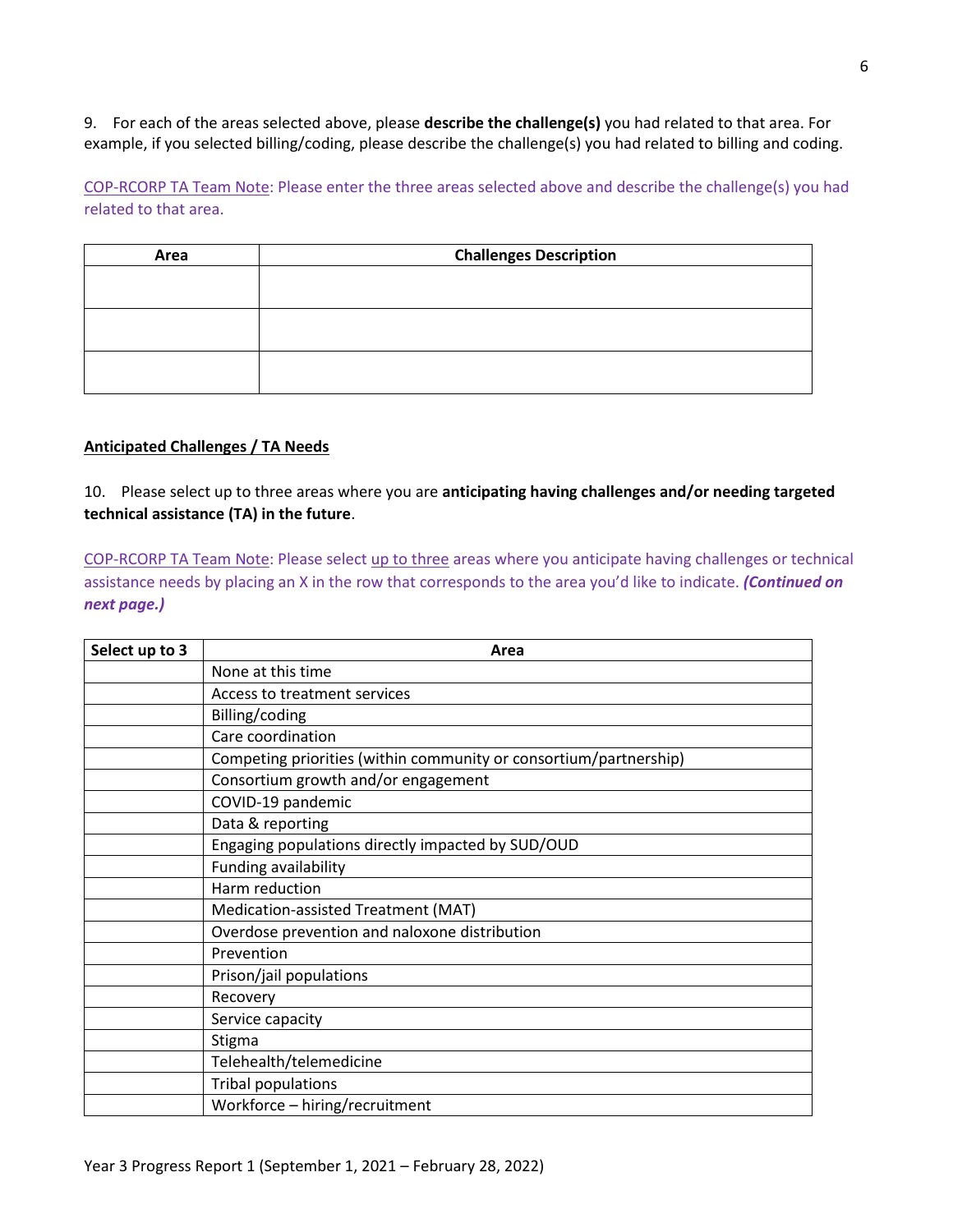| Workforce - DATA waivers           |
|------------------------------------|
| Workforce – retention              |
| Working with other service systems |
| Other (write-in):                  |

11. For each of the areas selected, please **describe below the anticipated challenge(s) or TA need(s) you have related to that area**. For example, if you selected billing/coding, please describe the anticipated challenge(s) or TA need(s) you have related to billing and coding.

COP-RCORP TA Team Note: Please enter the three areas selected above and describe the anticipated challenge(s) or TA Need(s) you had related to that area.

| Area | <b>Anticipated Challenges or TA Needs Description</b> |  |
|------|-------------------------------------------------------|--|
|      |                                                       |  |
|      |                                                       |  |
|      |                                                       |  |
|      |                                                       |  |
|      |                                                       |  |
|      |                                                       |  |

# **Medication-Assisted Treatment Options**

For reference: Subcutaneous = Under the skin into the subcutaneous tissue

12. What **MAT medications (drug name and form)** are currently being prescribed/distributed by **your agency or COP-RCORP subcontract organization(s)** in your HRSA-designated rural service area? *Select all that apply.*

COP-RCORP TA Team Note: Place an X in the row that corresponds to the areas you would like to indicate.

| Select all that apply | <b>Medication</b>                                                             |  |  |  |  |
|-----------------------|-------------------------------------------------------------------------------|--|--|--|--|
|                       | Buprenorphine (e.g., Subutex)                                                 |  |  |  |  |
|                       | Buprenorphine, extended-release subcutaneous injection (e.g., Sublocade)      |  |  |  |  |
|                       | Buprenorphine with Naloxone (e.g., Suboxone film, Cassipa, Bunavail, Zubsolv) |  |  |  |  |
|                       | Methadone (e.g., Dolophine, Methadose)                                        |  |  |  |  |
|                       | Naltrexone, oral tablets (e.g., ReVia, Depade)                                |  |  |  |  |
|                       | Naltrexone, extended-release injection (e.g., Vivitrol)                       |  |  |  |  |
|                       | Other (write-in):                                                             |  |  |  |  |
|                       | None of the above                                                             |  |  |  |  |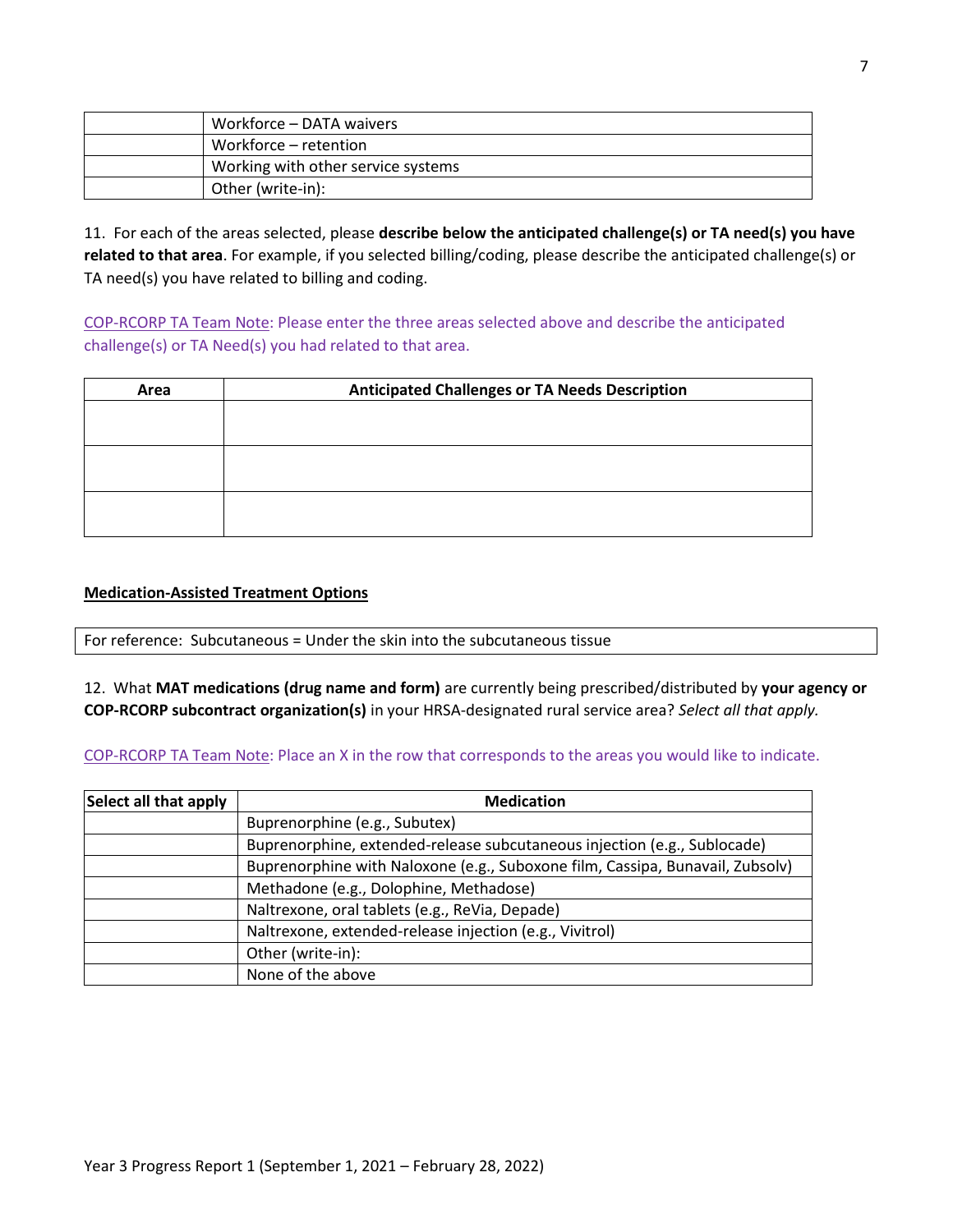## **Medication-Assisted Treatment Utilization**

13. **Of the patients served by your agency or COP-RCORP subcontract organization(s)**, approximately what percentage receive the following? *If any of these medications are not provided by your organization or any of your members/partners, please enter "0" next to that option*.

COP-RCORP TA Team Note: For each medication, please enter the approximate percentage of patients receiving that medication.

| <b>Medication</b>                                                             | <b>Percentage of Patients</b><br><b>Receiving Medication</b> |
|-------------------------------------------------------------------------------|--------------------------------------------------------------|
| Buprenorphine (e.g., Subutex)                                                 |                                                              |
| Buprenorphine, extended-release subcutaneous injection (e.g., Sublocade)      |                                                              |
| Buprenorphine with Naloxone (e.g., Suboxone film, Cassipa, Bunavail, Zubsolv) |                                                              |
| Methadone (e.g., Dolophine, Methadose)                                        |                                                              |
| Naltrexone, oral tablets (e.g., ReVia, Depade)                                |                                                              |
| Naltrexone, extended-release injection (e.g., Vivitrol)                       |                                                              |
| Other (write-in):                                                             |                                                              |

### **Peer Recovery Workers**

14. Does your RCORP initiative currently include peer recovery workers (e.g., as consortium members, in workforce plan, or recipients of workforce development services)? COP-RCORP TA Team Note: Please highlight in yellow YES or NO.

YES NO (*If no, skip to Question 20.)*

15. **If yes**, do these peer recovery workers have the **opportunity to connect with other peer recovery workers for continued professional development**?

COP-RCORP TA Team Note: Please highlight in yellow YES, NO, or NOT SURE.

YES NO (*If no, skip to Question 17.)* NOT SURE (*If not sure, skip to Question 17.)*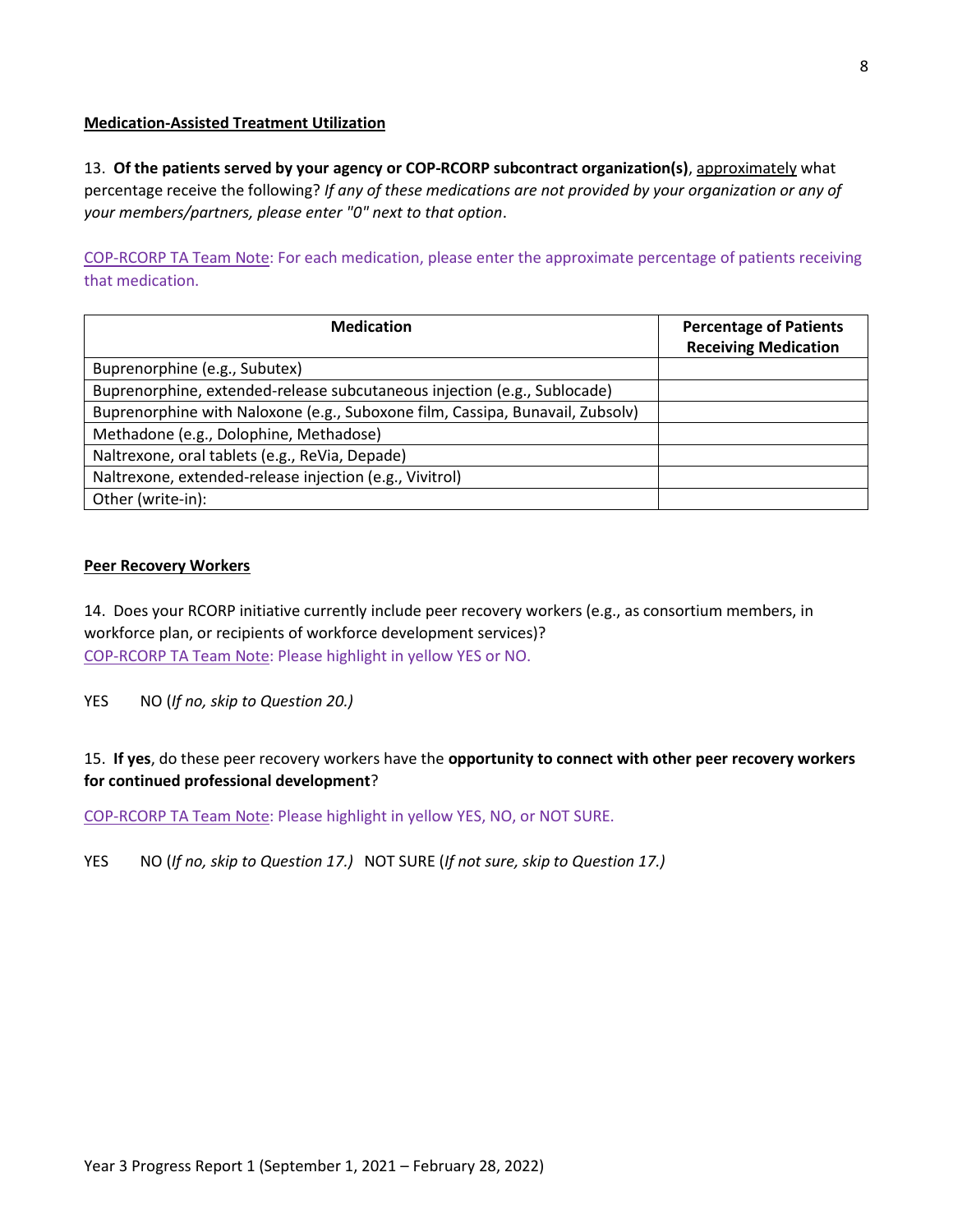16. **If yes**, which of the following **methods** are being used **to connect peer recovery workers with each other for continued professional development**? *Please select all that apply.*

COP-RCORP TA Team Note: Please select each method used to connect peer recovery workers with each other by placing an X in the row that corresponds to the area you'd like to indicate. You may select all that apply.

| Select all that apply | <b>Method</b>           |  |  |  |
|-----------------------|-------------------------|--|--|--|
|                       | ECHO platform           |  |  |  |
|                       | Other virtual networks  |  |  |  |
|                       | In-person networks      |  |  |  |
|                       | Other (please specify): |  |  |  |

17. If your initiative does include peer recovery workers, do you find SUD treatment team members (physicians, nurses, PAs, etc.) **need more education to understand how to optimally benefit from peer recovery workers**?

COP-RCORP TA Team Note: Please highlight in yellow YES, NO, NOT SURE, or NOT APPLICABLE.

YES NO NOT SURE NOT APPLICABLE – Treatment team members are not working with peers

18. If your initiative does include peer recovery workers, **what challenges (if any) do peer recovery workers experience**?

COP-RCORP TA Team Note: Please identify the challenge(s) and briefly describe below, if any.

| Challenge | <b>Description</b> |  |  |  |  |  |  |
|-----------|--------------------|--|--|--|--|--|--|
|           |                    |  |  |  |  |  |  |
|           |                    |  |  |  |  |  |  |

19. If your initiative does include peer recovery workers, **did your consortium expand the peer workforce and/or programming** in any of the following settings? *Select all that apply.*

COP-RCORP TA Team Note: Please select each setting where your consortium expanded the peer workforce and/or programming by placing an X in the row that corresponds to the area you'd like to indicate.

| Select all that apply | <b>Settings</b>                                                   |  |  |  |
|-----------------------|-------------------------------------------------------------------|--|--|--|
|                       | Emergency Services Units (e.g., law enforcement, paramedic units) |  |  |  |
|                       | <b>Harm Reduction Venues</b>                                      |  |  |  |
|                       | <b>Hospital Emergency Departments</b>                             |  |  |  |
|                       | Jails/Prisons                                                     |  |  |  |
|                       | Post-overdose Response Teams (a.k.a. QRTs, PORTs)                 |  |  |  |
|                       | Primary Care (e.g., FQHCs, RHCs)                                  |  |  |  |
|                       | <b>Recovery Community Organizations</b>                           |  |  |  |
|                       | <b>SUD/OUD Treatment Programs</b>                                 |  |  |  |
|                       | Other (please specify):                                           |  |  |  |
|                       | None of the above                                                 |  |  |  |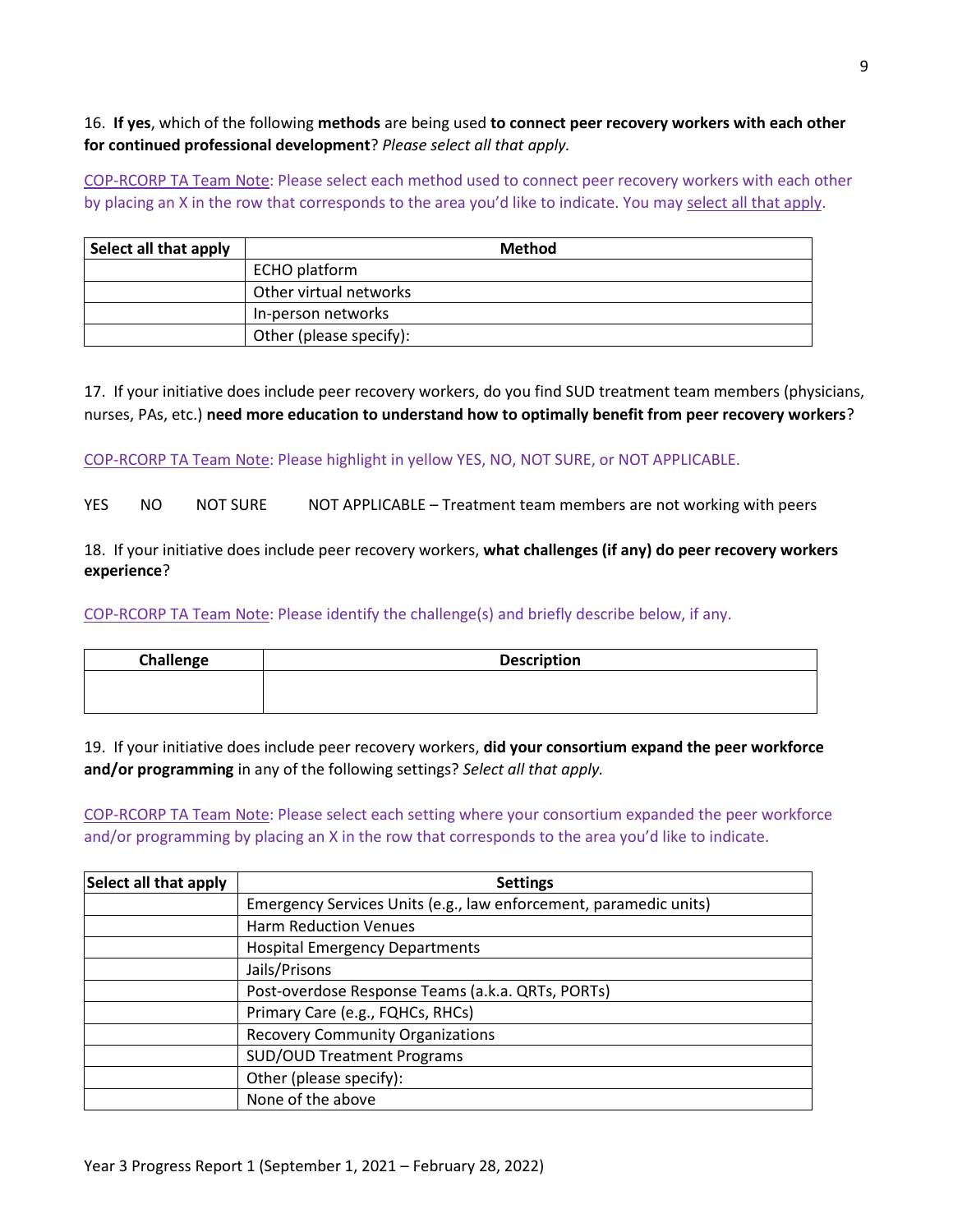### **Grant Activities**

20. Please indicate whether the following activities have taken place during the last six months in your rural service area.

COP-RCORP TA Team Note: In each row, please place an X in the column that corresponds to whether and how the activity took place.

| <b>Activity</b>                                | Yes – as a result<br>of full or partial<br><b>RCORP funding</b> | Yes - but NOT<br>as a result of<br><b>RCORP funding</b> | $No - not$ at<br>this time |
|------------------------------------------------|-----------------------------------------------------------------|---------------------------------------------------------|----------------------------|
| Creating/continuing consortium                 |                                                                 |                                                         |                            |
| subcommittees or working groups                |                                                                 |                                                         |                            |
| Hosting town halls, focus groups (or other     |                                                                 |                                                         |                            |
| community education/outreach)                  |                                                                 |                                                         |                            |
| Overdose reversal reporting                    |                                                                 |                                                         |                            |
| Provider usage of Prescription Drug Monitoring |                                                                 |                                                         |                            |
| Program (PDMP) data                            |                                                                 |                                                         |                            |
| Telehealth, including services, training, and  |                                                                 |                                                         |                            |
| capacity-building                              |                                                                 |                                                         |                            |
| Training on prescribing guidelines             |                                                                 |                                                         |                            |
| Mental health first aid                        |                                                                 |                                                         |                            |
| Stigma reduction activities                    |                                                                 |                                                         |                            |

# **Telehealth**

21. Is your consortium **currently utilizing telehealth/telemedicine** as part of your RCORP project?

COP-RCORP TA Team Note: Please highlight in yellow YES or NO.

YES NO (*If no, skip to Question 25.)*

22. **If yes**, please provide a 2-3 sentence overview of how your consortium is **leveraging telehealth/telemedicine to implement your RCORP project**:

COP-RCORP TA Team Note: Please provide your description below.

**Description of how local consortium is leveraging telehealth/telemedicine to support your RCORP project**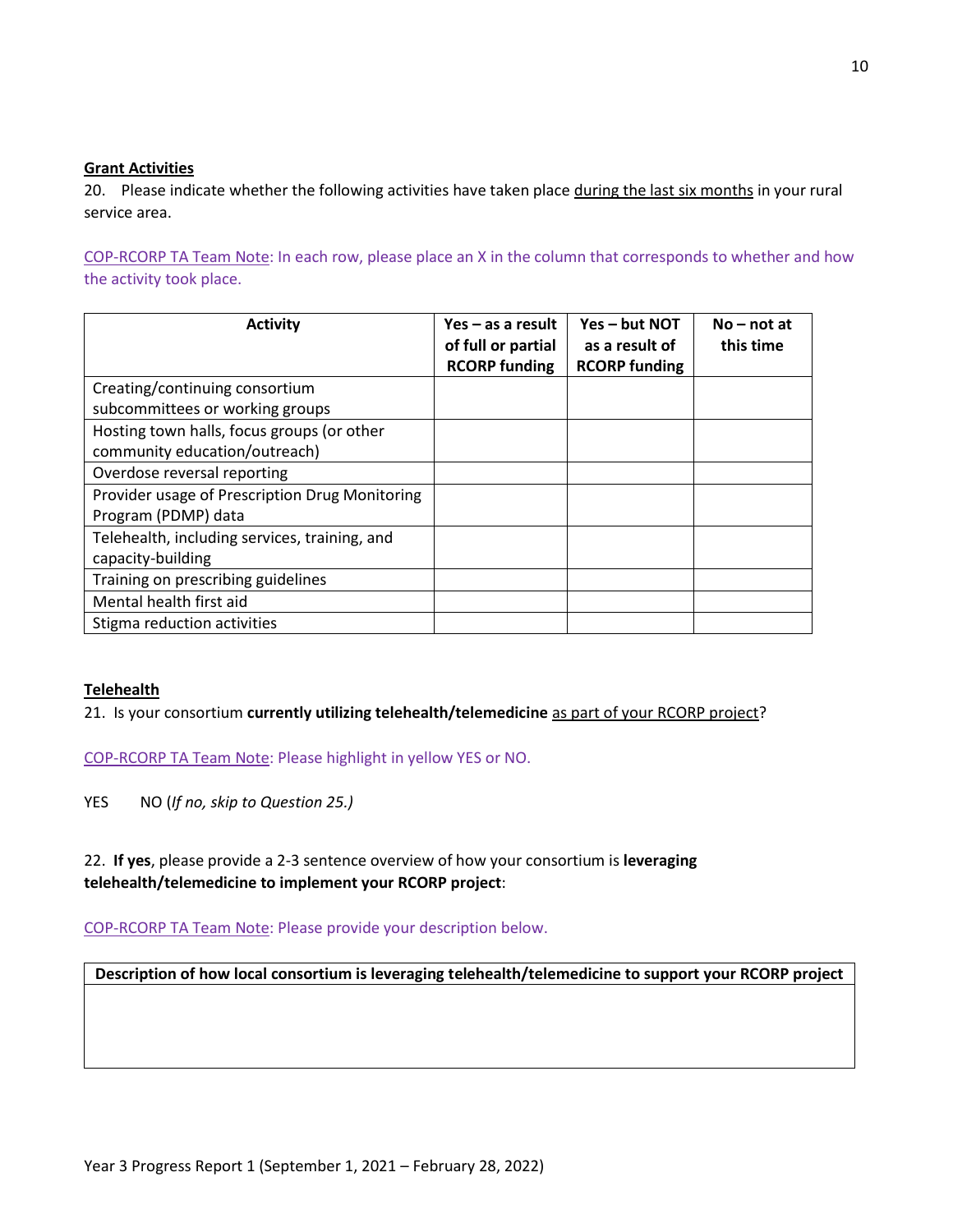23. **If yes**, **select the types of services** your consortium is **currently using telehealth/telemedicine for**. *Select all that apply.*

COP-RCORP TA Team Note: Please select each relevant type of service by placing an X in the row that corresponds to the area you would like to indicate. You may select all that apply.

| Select all that apply | <b>Type of Service</b>                                          |  |  |
|-----------------------|-----------------------------------------------------------------|--|--|
|                       | Case management                                                 |  |  |
|                       | Group therapy                                                   |  |  |
|                       | Individual counseling                                           |  |  |
|                       | Intake and assessments                                          |  |  |
|                       | <b>Prescribing MAT</b>                                          |  |  |
|                       | Recovery services, including meetings with peer support workers |  |  |
|                       | Other (write-in):                                               |  |  |

# 24. **If yes**, **select the telehealth platform types** your consortium is currently using. *Select all that apply.*

*NOTE: For additional information on various types of telehealth please see the telehealth resource center factsheet here:* [https://nosorh.org/wp-content/uploads/2016/11/NOSORH-Telehealth-Big-Picture-Fact-Sheet-](https://nosorh.org/wp-content/uploads/2016/11/NOSORH-Telehealth-Big-Picture-Fact-Sheet-FINAL.pdf)[FINAL.pdf](https://nosorh.org/wp-content/uploads/2016/11/NOSORH-Telehealth-Big-Picture-Fact-Sheet-FINAL.pdf)

COP-RCORP TA Team Note: Please select each relevant telehealth platform type by placing an X in the row that corresponds to the platform type you would like to indicate. You may select all that apply.

| Select all that apply | <b>Telehealth Platform Type</b>                                            |  |  |  |  |
|-----------------------|----------------------------------------------------------------------------|--|--|--|--|
|                       | Audio-only telehealth                                                      |  |  |  |  |
|                       | Mobile/app-based health services (e.g., My Strength, text messages, text   |  |  |  |  |
|                       | alerts)                                                                    |  |  |  |  |
|                       | Store-and-forward communication (e.g., Health Lens, online patient portal) |  |  |  |  |
|                       | Video conferencing (e.g., Zoom, Doxy.me)                                   |  |  |  |  |
|                       | Other (write-in):                                                          |  |  |  |  |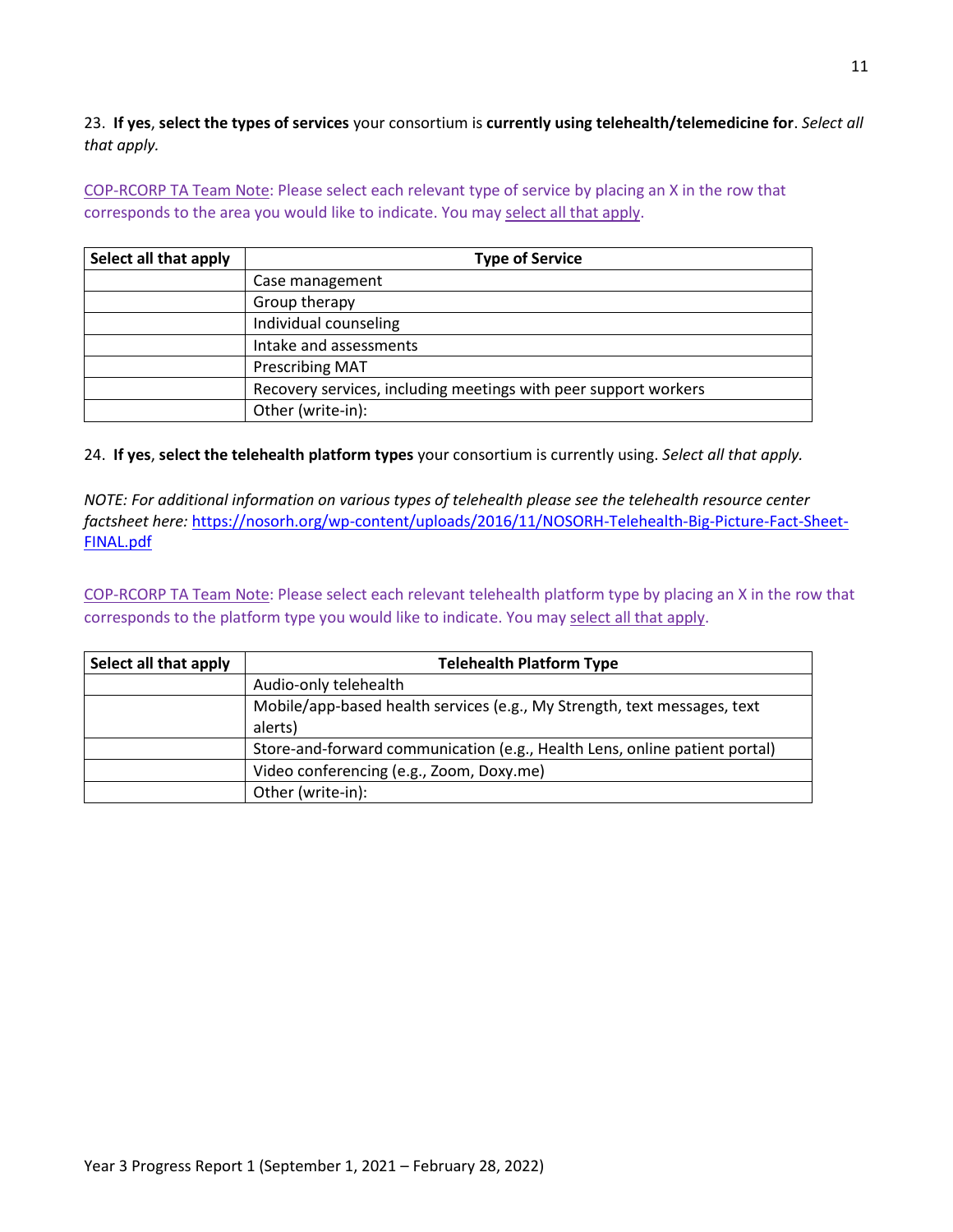25. Select the **challenges your consortium** has experienced **in trying to implement telehealth**. *Select all that apply.*

COP-RCORP TA Team Note: Please select each relevant challenge in implementing telehealth by placing an X in the row that corresponds to the area you would like to indicate. You may select all that apply.

| Select all that apply | <b>Challenges for Consortium</b>                                 |  |  |  |
|-----------------------|------------------------------------------------------------------|--|--|--|
|                       | Billing and reimbursement challenges                             |  |  |  |
|                       | Concerns about the sustainability of reimbursement               |  |  |  |
|                       | Discomfort with technology                                       |  |  |  |
|                       | <b>Expensive equipment</b>                                       |  |  |  |
|                       | Internet/cell phone minute costs for staff                       |  |  |  |
|                       | Lack of cellular connections                                     |  |  |  |
|                       | Lack of reliable broadband access                                |  |  |  |
|                       | Privacy concerns/HIPAA compliance concerns                       |  |  |  |
|                       | Staff discomfort with telehealth services (e.g., too impersonal) |  |  |  |
|                       | Other (write-in):                                                |  |  |  |
|                       | None of the above                                                |  |  |  |

26. Select the **challenges patients/clients** served by your consortium have **experienced with telehealth**. *Select all that apply.*

COP-RCORP TA Team Note: Please select each relevant patient/client challenge by placing an X in the row that corresponds to the area you would like to indicate. You may select all that apply.

| Select all that apply | <b>Challenges for Patients/Clients</b>                     |  |  |  |
|-----------------------|------------------------------------------------------------|--|--|--|
|                       | Discomfort with technology                                 |  |  |  |
|                       | Discomfort with telehealth services (e.g., too impersonal) |  |  |  |
|                       | Expensive equipment needed to access telehealth            |  |  |  |
|                       | Internet/cell phone minute costs                           |  |  |  |
|                       | Lack of internet or cellular connections                   |  |  |  |
|                       | Privacy concerns                                           |  |  |  |
|                       | Other (write-in):                                          |  |  |  |
|                       | None of the above                                          |  |  |  |

27. Regardless of whether your consortium utilizes telehealth, what **technical assistance needs** does your consortium have around **telehealth/telemedicine**?

COP-RCORP TA Team Note: Please describe the TA needs below. If you have no TA needs, please respond N/A.

**Technical assistance needs related to telehealth/telemedicine**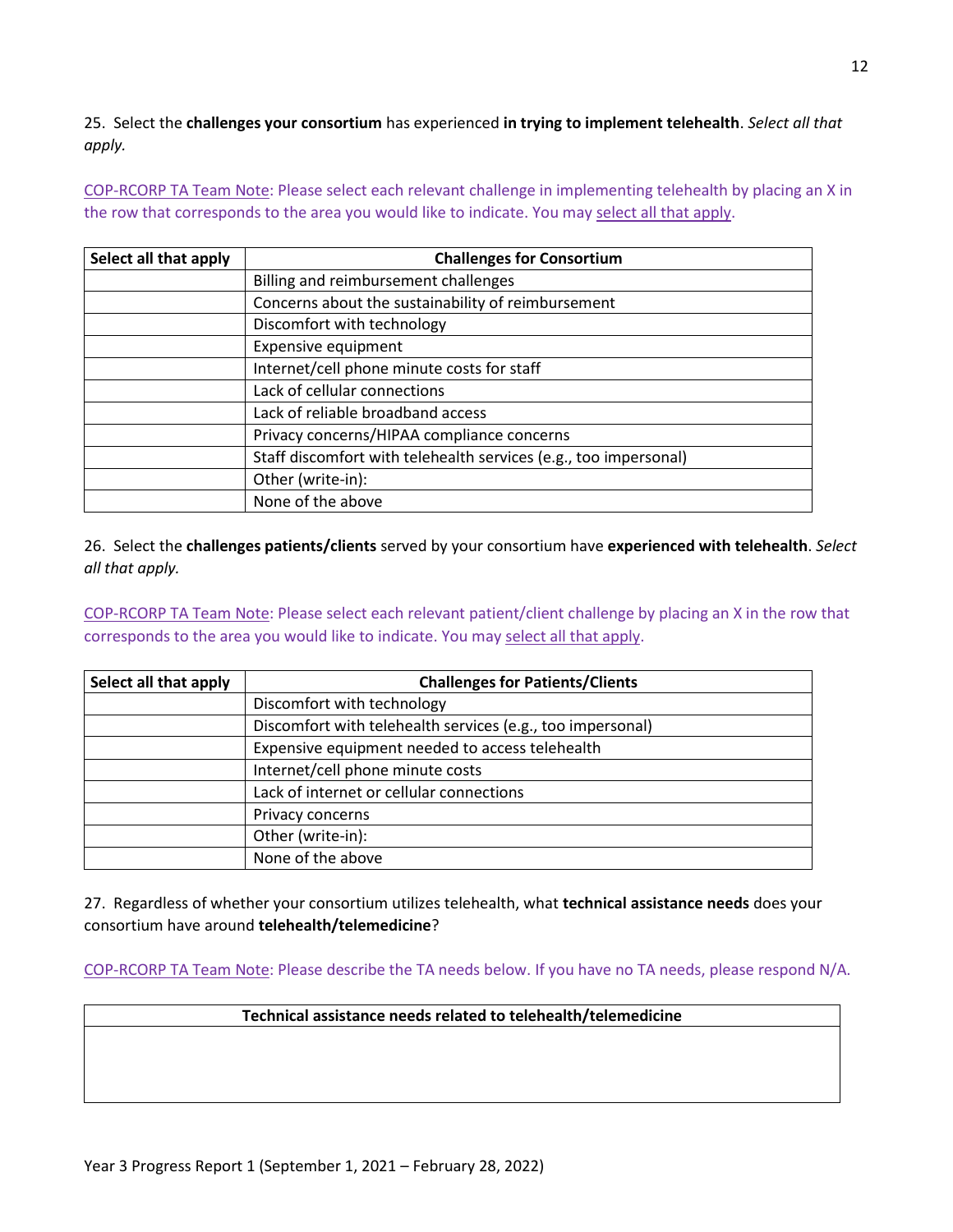### **Subcommittees/Working Groups**

28. Have you developed consortium subcommittees or working groups to address specific issues, fulfill core activities, etc.?

COP-RCORP TA Team Note: Please highlight in yellow YES or NO.

YES NO *(If no, skip to Question 31.)*

#### 29. **If yes**, **how many subcommittees or working groups** does your consortium have?

COP-RCORP TA Team Note: Please type the number of subcommittees that your consortium has in the box below.

**Number of subcommittees**

30. Please list your consortium subcommittees/working groups.

COP-RCORP TA Team Note: Please provide the name of each subcommittee/working group that your consortium has in the box below and SKIP to Question 32.

**Subcommittees/Working Groups**

31. **If no**, do you plan on developing any subcommittees or working groups **within the next year**?

COP-RCORP TA Team Note: Please highlight in yellow YES, NO, or NOT SURE.

YES NO NOT SURE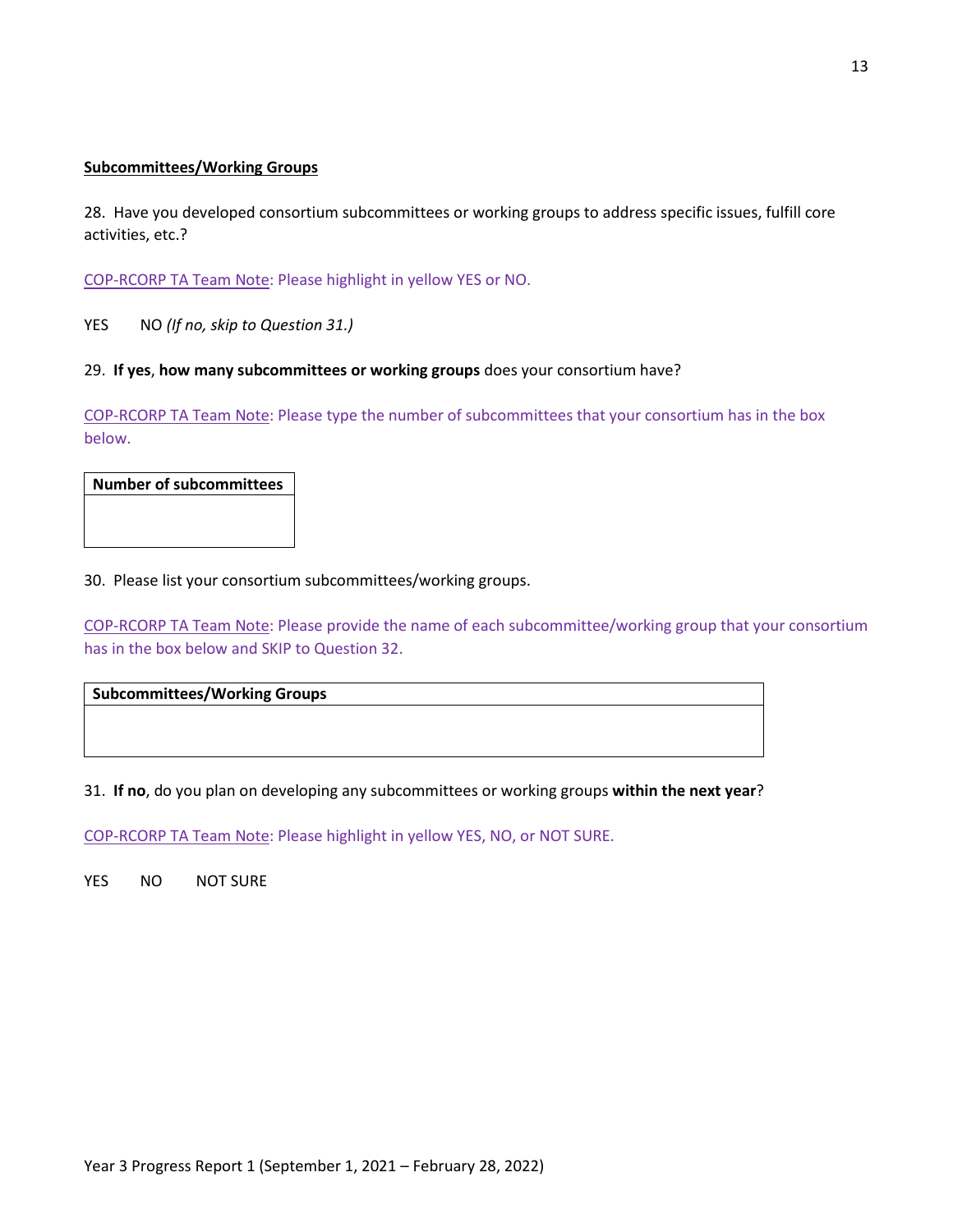# **Fentanyl Test Strips**

NOTE: Fentanyl Test Strips (FTS) are used to identify the presence of fentanyl in injectable drugs, powders, and pills.

32. Does your consortium distribute fentanyl test strips (FTS) in your service area?

COP-RCORP TA Team Note: Please place an X in the row that corresponds to whether and how the activity took place.

| Select one | <b>Status</b>                                      |
|------------|----------------------------------------------------|
|            | Yes - as a result of full or partial RCORP funding |
|            | Yes - but not as a result of RCORP funding         |
|            | No - Not at this time (If no, skip to Question 34) |

33. **If yes,** please **rate the extent** to which the following **benefits have resulted from FTS distribution**. *If one of these options does not apply to your consortium, please select "not at all" next to that option rather than leave the question blank.*

COP-RCORP TA Team Note: In each row, please place an X in the column that corresponds to the level of benefits resulting from FTS distribution in your service area.

|                                                  | Not at all | To some | To a moderate | To a large |
|--------------------------------------------------|------------|---------|---------------|------------|
|                                                  |            | extent  | extent        | extent     |
| Prevention of fatal overdoses                    |            |         |               |            |
| Increased engagement in harm reduction           |            |         |               |            |
| services                                         |            |         |               |            |
| Increased engagement in treatment services       |            |         |               |            |
| Increased engagement in other services (e.g.,    |            |         |               |            |
| wrap-around)                                     |            |         |               |            |
| Secondary distribution of FTS to disenfranchised |            |         |               |            |
| individuals with SUD/OUD                         |            |         |               |            |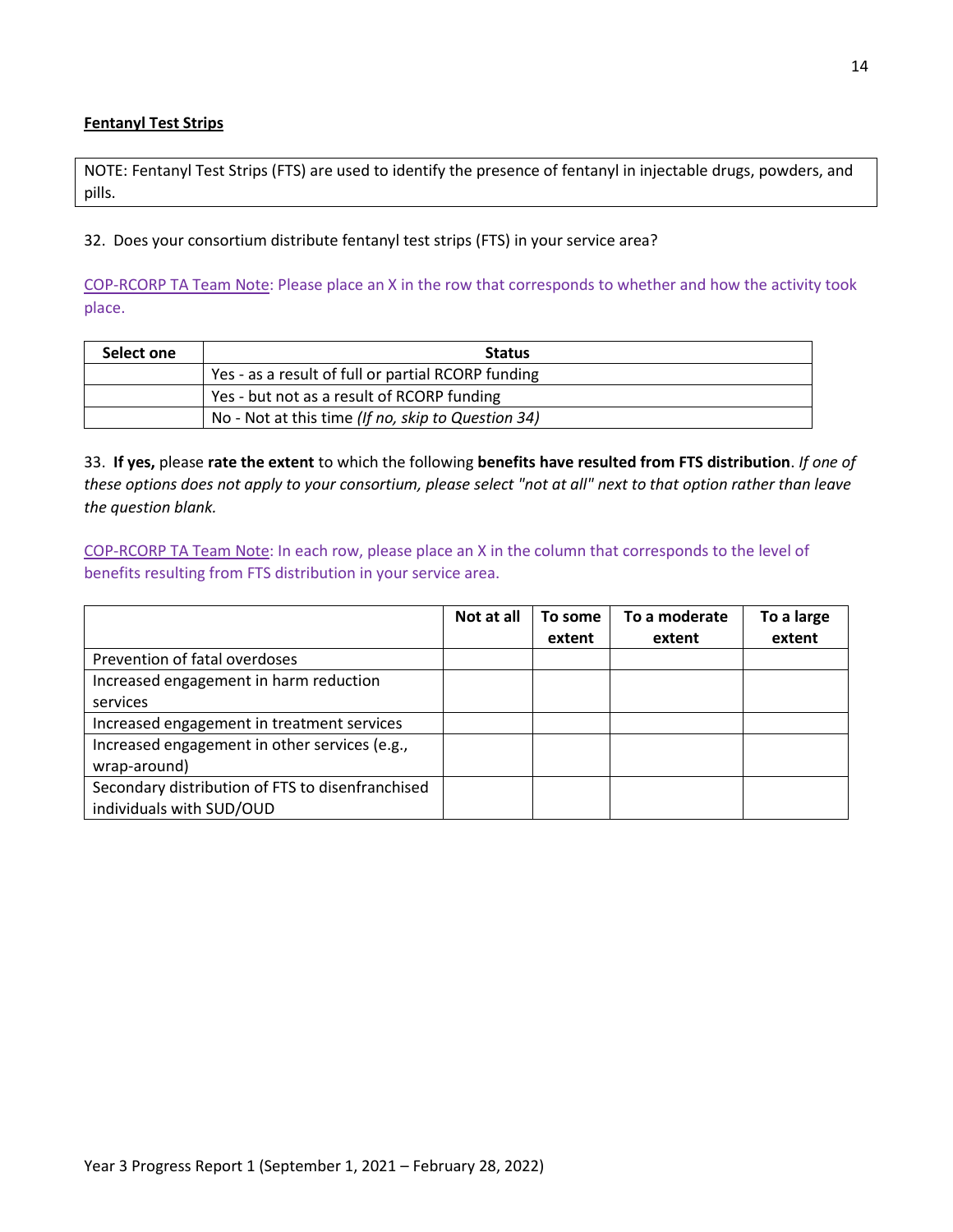34. Please **rate the extent** to which the following **prevent your consortium from distributing fentanyl test strips**. *If one of these options does not apply to your organization, please select "not at all" next to that option rather than leave the question blank.*

COP-RCORP TA Team Note: In each row, please place an X in the column that corresponds to the extent each is preventing your consortium from distributing FTS.

|                                                 | Not at all | To some<br>extent | To a moderate<br>extent | To a large<br>extent |
|-------------------------------------------------|------------|-------------------|-------------------------|----------------------|
| State or local laws prohibiting use of FTS as a |            |                   |                         |                      |
| harm reduction method (e.g., criminalization of |            |                   |                         |                      |
| possession)                                     |            |                   |                         |                      |
| Limited number of harm reduction services       |            |                   |                         |                      |
| where FTS could be distributed                  |            |                   |                         |                      |
| Limited number of providers (e.g., treatment,   |            |                   |                         |                      |
| medical, EMS) willing to distribute FTS         |            |                   |                         |                      |
| Limited supply of FTS                           |            |                   |                         |                      |
| Assumption most drugs will test positive for    |            |                   |                         |                      |
| fentanyl so FTS aren't needed                   |            |                   |                         |                      |
| Concerns that a positive FTS result will not    |            |                   |                         |                      |
| change behavior                                 |            |                   |                         |                      |
| Concerns over accuracy of FTS results resulting |            |                   |                         |                      |
| in distributer liability                        |            |                   |                         |                      |
| Concerns of FTS misuse by fentanyl seekers      |            |                   |                         |                      |
| Stigma concerning harm reduction services       |            |                   |                         |                      |

Do you have any **additional comments** about **barriers to FTS distribution** in your service area?

COP-RCORP TA Team Note: Please enter your comments in the box below. If you have no additional comments, please respond none.

**Additional comments about barriers to FTS distribution**

35. Do you or anyone in your consortium/partnership **use FTS as part of urinalysis/drug screens**?

COP-RCORP TA Team Note: Please highlight in yellow YES or NO.

YES NO (*If no, skip to Question 37.*)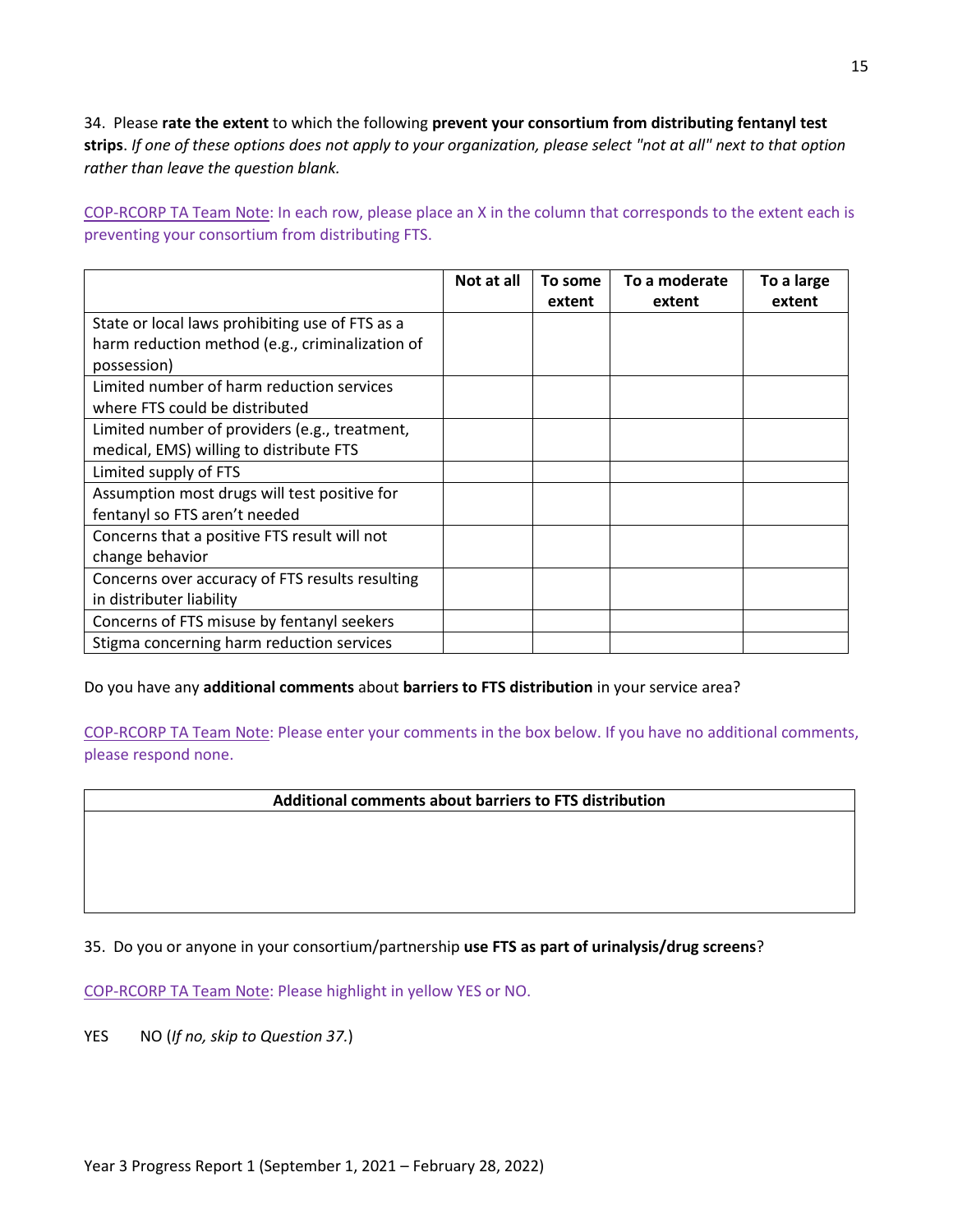# 36. **If yes**, what **benefits** do you see from using them as part of drug testing?

COP-RCORP TA Team Note: Please provide your response below.

# **Description of benefits from using FTS as part of drug testing**

37. What would be **needed** to **facilitate larger-scale distribution of FTS** in your rural service area?

COP-RCORP TA Team Note: Please provide your response below.

**Needs to facilitate a larger-scale distribution of FTS**

# **Rural Health Clinics**

38. Is there a Rural Health Clinic (RHC) contributing to the work on this grant? *Please answer "yes" if there is a RHC as the lead applicant, consortium member/partner, contracted provider, community collaborator, etc.*

COP-RCORP TA Team Note: Please highlight in yellow YES or NO.

YES NO (*If no, skip to Question 41.*)

39**. If yes**, has/have the RHC(s) increased or expanded MAT service delivery since your award date?

COP-RCORP TA Team Note: Please highlight in yellow YES or NO.

YES NO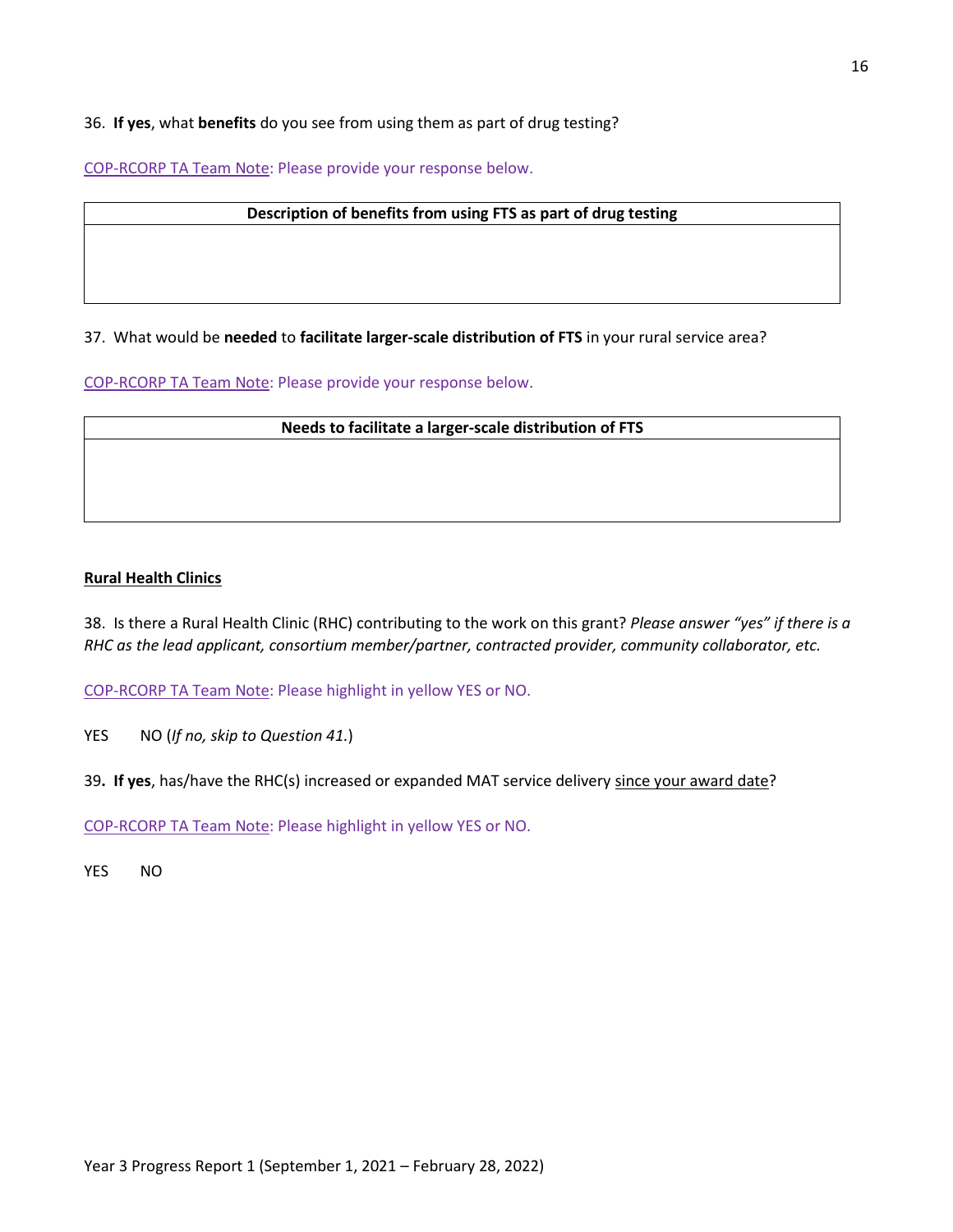40. If working with an RHC, please indicate any **challenges/barriers the RHC(s) have had in expanding MAT services** in the HRSA designated service area. *Select all that apply.*

COP-RCORP TA Team Note: Please select each relevant challenge/barrier by placing an X in the row that corresponds to the area you would like to indicate. You may select all that apply.

| Select all that apply | <b>Challenges/Barriers</b>                                                    |  |  |
|-----------------------|-------------------------------------------------------------------------------|--|--|
|                       | Confusion of federal RHC regulations                                          |  |  |
|                       | Uncertainty of proper billing for behavioral health services                  |  |  |
|                       | Workforce shortages                                                           |  |  |
|                       | Lack of interest or perceived need among leadership at the RHC(s)             |  |  |
|                       | Lack of perceived relevance among RHC leadership (e.g., "That's not our job") |  |  |
|                       | Other (please specify):                                                       |  |  |
|                       | Not applicable                                                                |  |  |

#### **Sustainability**

41. Please indicate the type(s) of **sources of funding** that you plan to use to **sustain the consortium** and/or its activities using the following categories. *Please check all that apply.*

Please select each relevant funding source by placing an X in the row that corresponds to the area you would like to indicate. You may select all that apply.

| Select all that apply | <b>Sustainability Funding Source</b> |  |  |
|-----------------------|--------------------------------------|--|--|
|                       | Federal grant - non-HRSA             |  |  |
|                       | Insurance - Medicaid/CHIP            |  |  |
|                       | State grants                         |  |  |
|                       | None of the above                    |  |  |

### **COP-RCORP TA Team Add-on**

42. How many Naloxone kits has your consortium distributed during the last six months? You may report the number for each month (Option A) or total number by quarter (Option B).

### *Option A.*

| Month          | Number of Naloxone Kits Distributed |
|----------------|-------------------------------------|
| September 2021 |                                     |
| October 2021   |                                     |
| November 2021  |                                     |
| December 2021  |                                     |
| January 2022   |                                     |
| February 2022  |                                     |